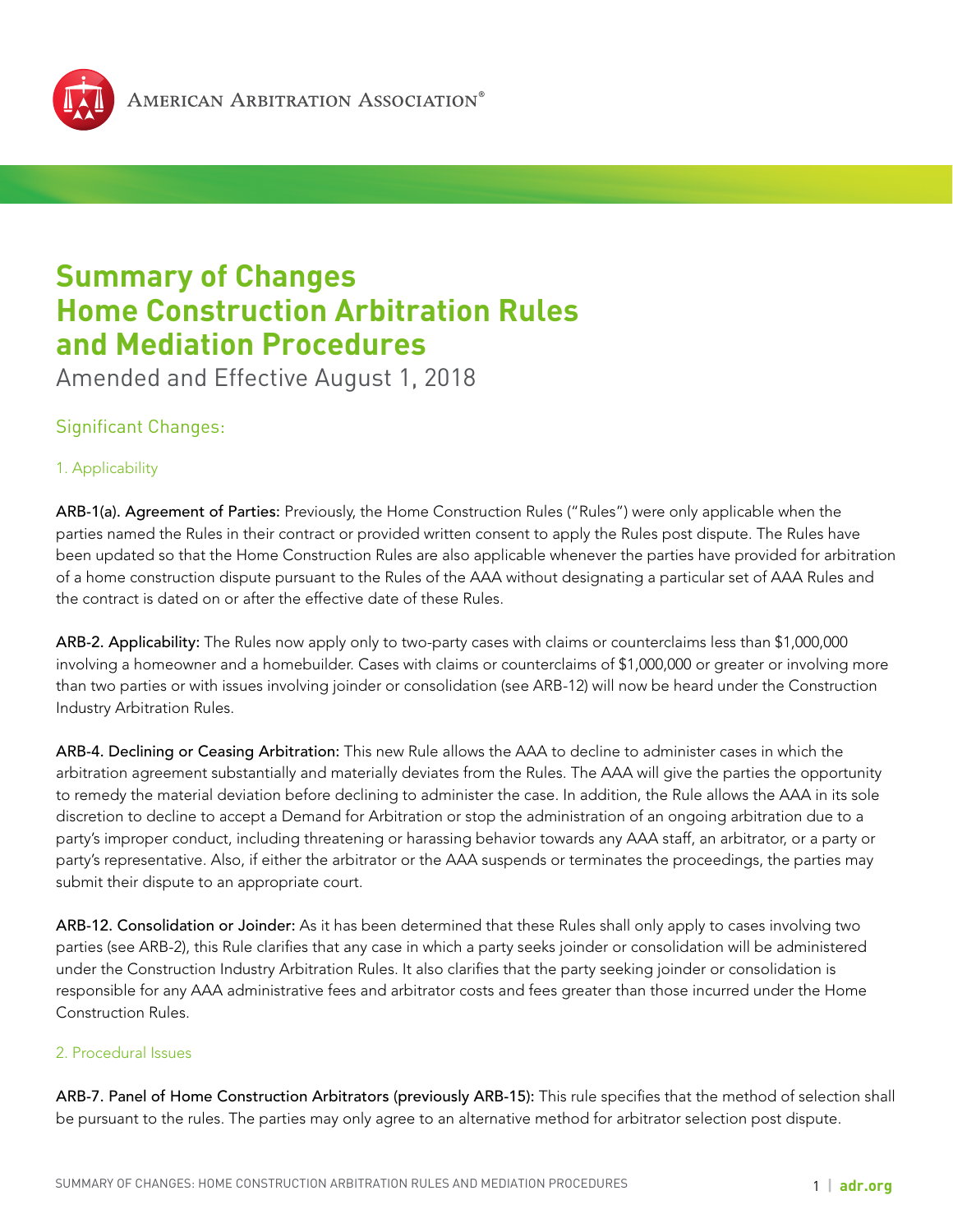

ARB-15. Fixing of Locale (previously ARB-14): This Rule specifies that the locale will be the city nearest the site of the project in dispute. The parties may only agree to an alternate locale other than the nearest city to the project site post dispute.

ARB-17. Number of Arbitrators: As these Rules now apply only to two-party cases with claims or counterclaims less than \$1,000,000 (see ARB-2), this Rule specifies that disputes shall be heard by one arbitrator. If for any reason the matter is to be heard by more than one arbitrator, the dispute will be administered under the Construction Industry Arbitration Rules.

#### 3. Levels of Dispute

ARB-3(a). Level 1: Disputes where the claim or counterclaim is less than \$25,000 are considered Level 1 Disputes. This is an increase from the previous cap of \$10,000.

ARB-3(b). Level 2: Disputes where the claim or counterclaim is \$25,000 to less than \$100,000 are Level 2 Disputes. Previously claims above \$10,000 to \$75,000 were Level 2 Disputes.

ARB-3(c). Level 3: Disputes where the claim or counterclaim is \$100,000 to less than \$1,000,000 are Level 3 Disputes. Claims above \$1,000,000 will now be heard under the Construction Industry Arbitration Rules (see ARB-2). Non-Monetary Disputes will continue to be considered Level 3 Disputes. Previously, claims above \$75,000 and Non-Monetary Disputes were considered Level 3 Disputes.

#### 4. Award and Fees

ARB-43(c). Form and Scope of Award: This new subsection allows the arbitrator to allocate compensation, expenses and administrative fees only if the arbitrator determines that a party filed the claim or counterclaim for purposes of harassment or it is patently frivolous.

ARB-50. Administrative Fees, Arbitrator Fees and Expenses and Suspension for Non-Payment: This Rule clarifies that if either the arbitrator or the AAA suspends or terminates the proceedings due to non-payment, the parties may submit their dispute to an appropriate court. It also provides for notification to the parties that should a builder fail to pay its share of fees, the AAA may elect to not administer future cases involving that builder.

#### 5. Home Construction Mediation Procedures

Amended to mirror AAA Construction Industry Mediation Procedures.